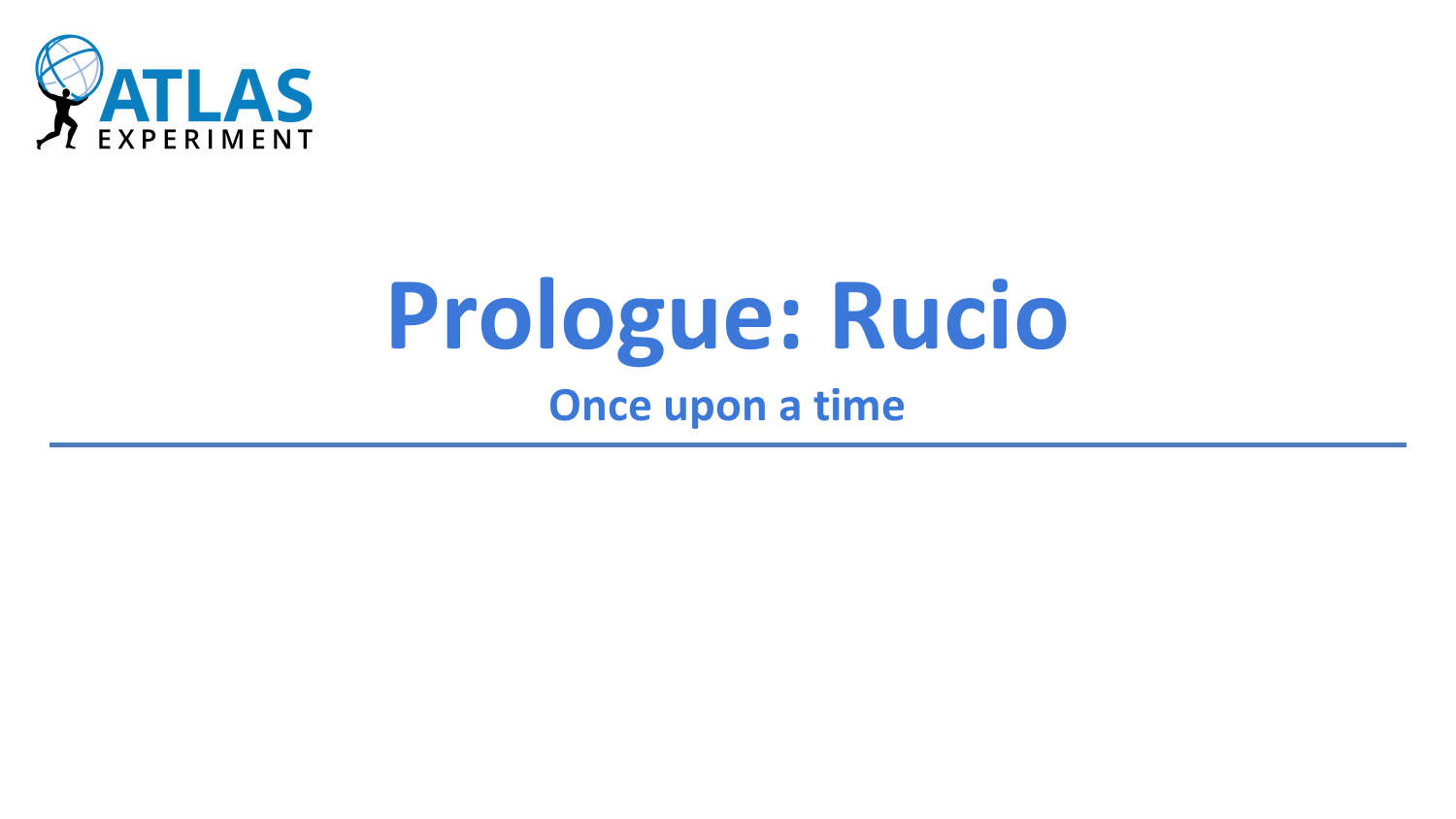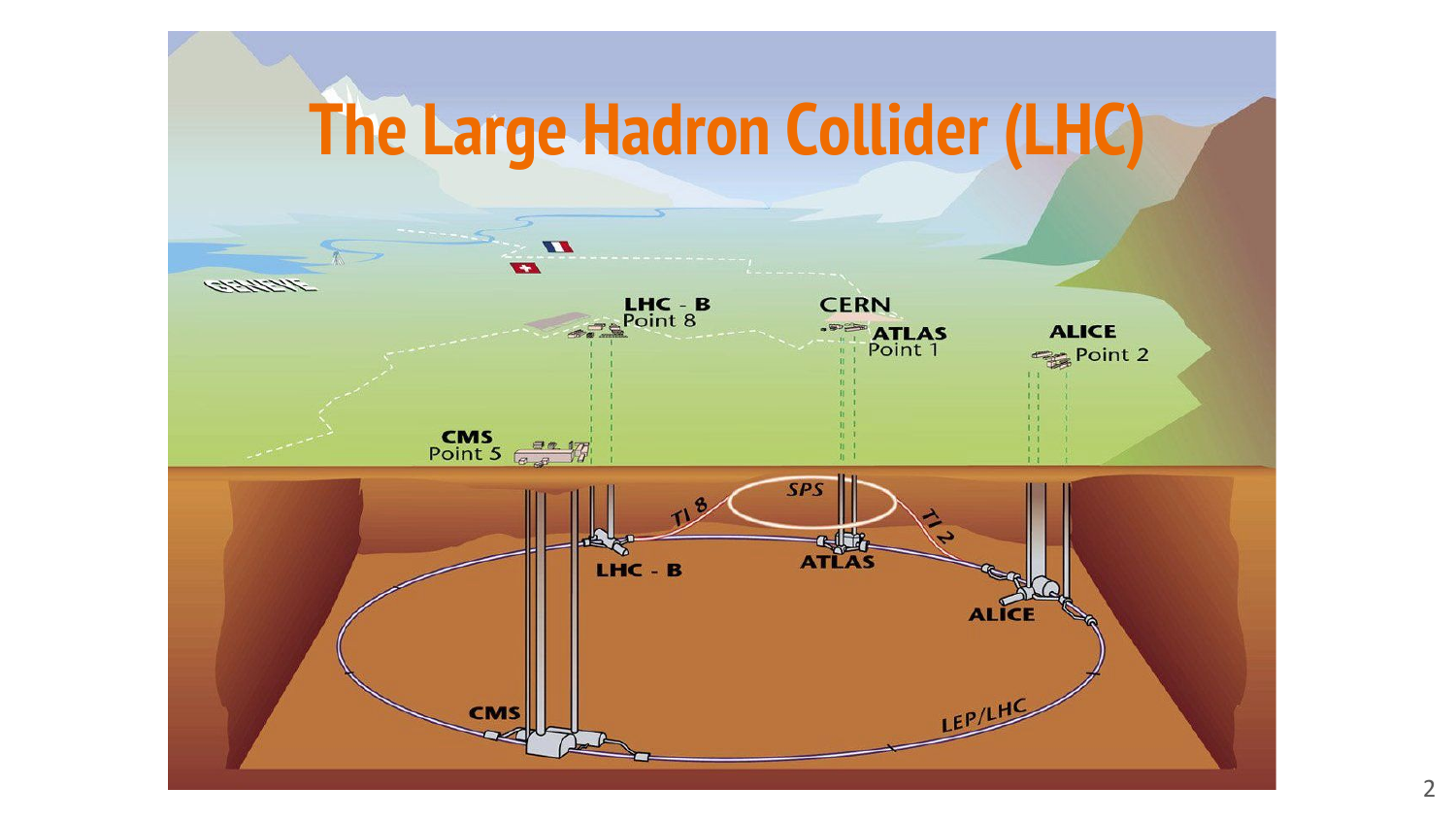### **What is the data for ATLAS?**

- C++ objects representing tracks, parts of detector etc, saved in immutable files
- Data is reconstructed and reduced through various formats
	- $\circ$  RAW  $\rightarrow$  AOD  $\rightarrow$  NTUP







Figure from <http://cerncourier.com/cws/article/cnl/34054>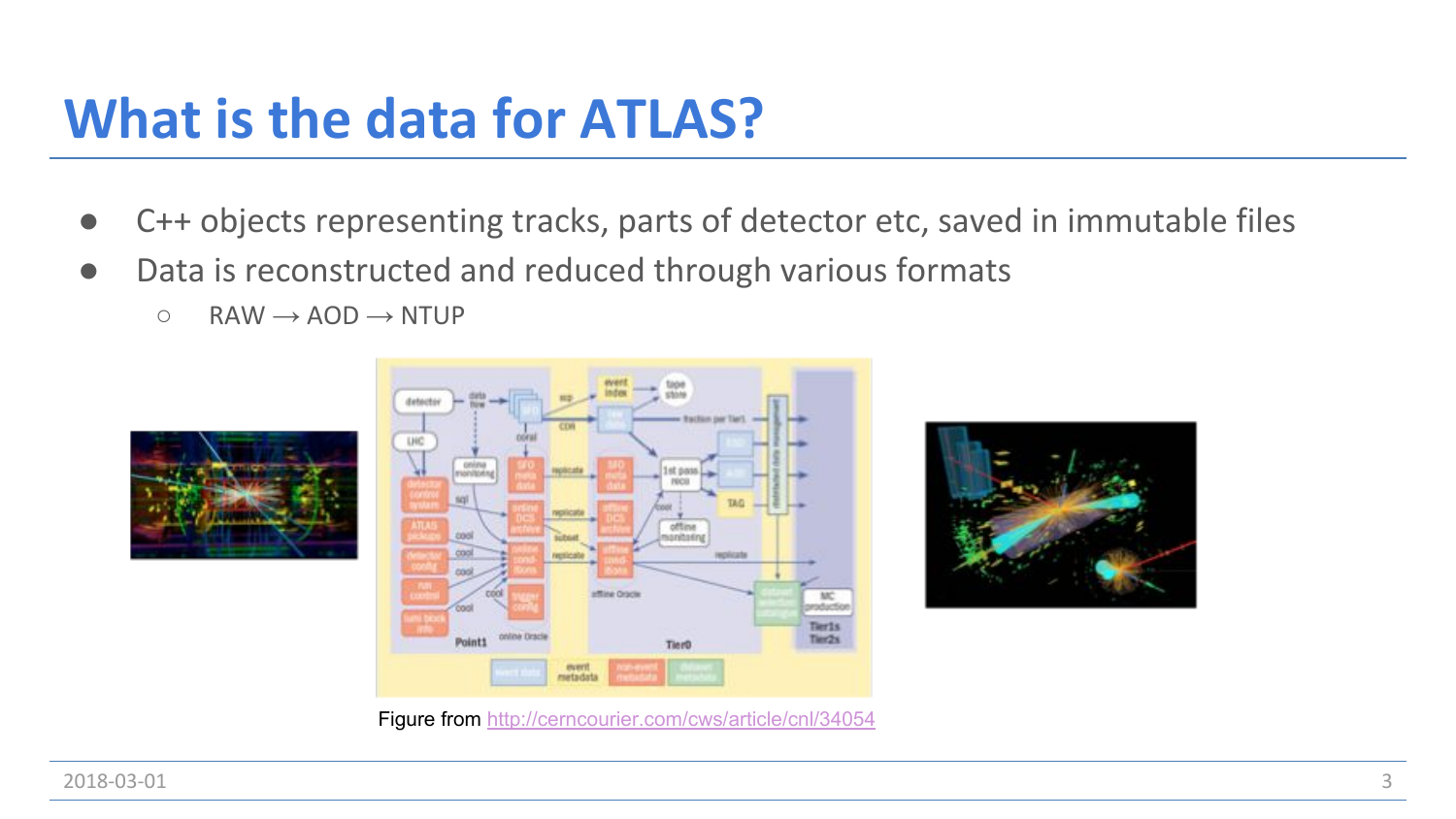#### **Data Management Tools**

- **●** At time of inception, no global/commercial solution for the distributed computing available for our 'Big Data' handling
	- **○** A data intensive instrument which generates unprecedented data volumes
	- **○** Facilities are distributed at multiple locations under different administrative domains
	- **○** Data is produced at many locations where it is neither stored, nor analyzed by researchers nor archived
- **●** ATLAS developed its own tools
	- **○** The first implementation of the data management system was Don Quijote 2 (DQ2)
	- **○** In production from 2006 : Originally designed as a transfer system
	- **○** 2007-2013: Many new features added during LHC Run-1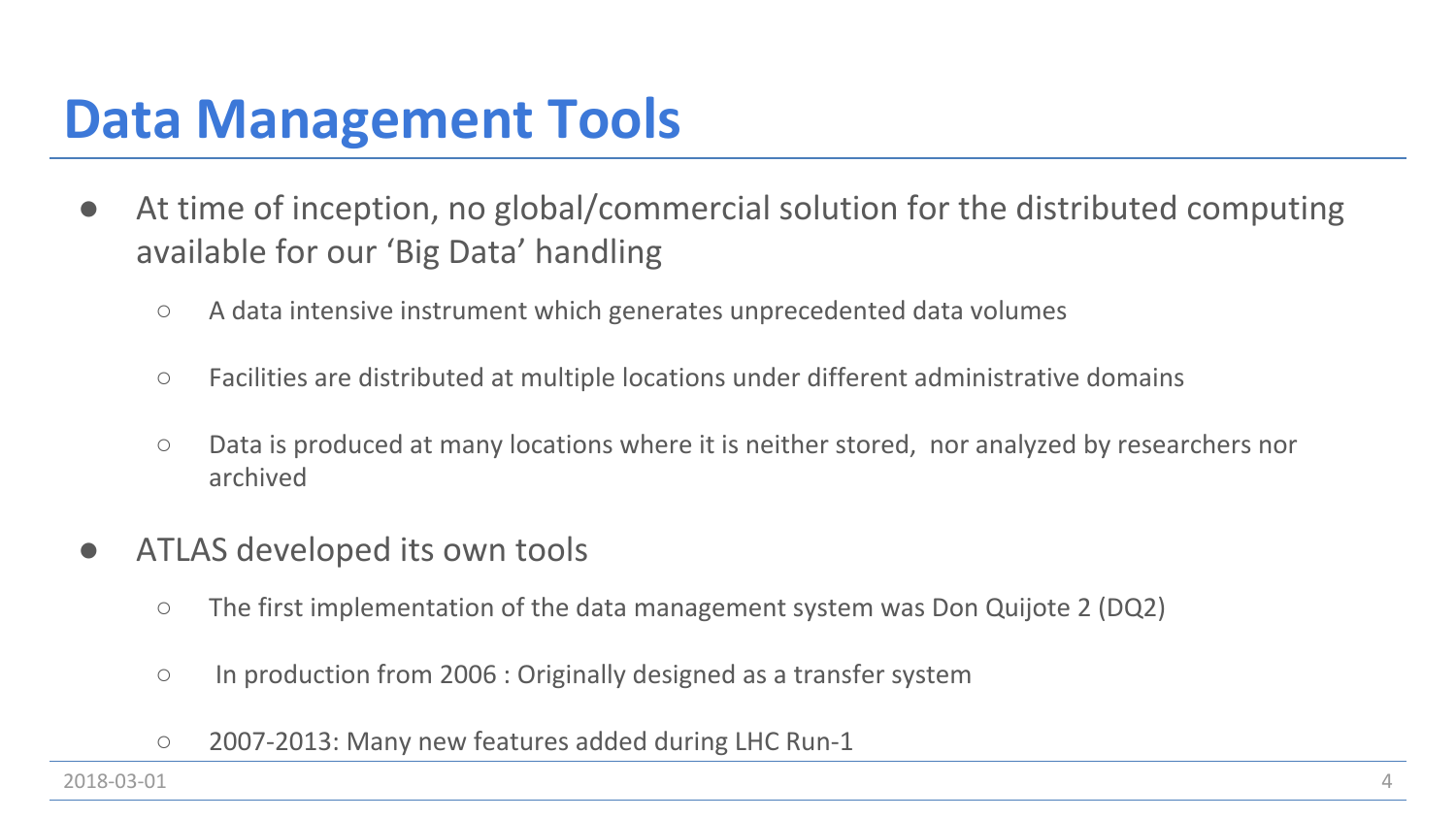# **DQ2 Limitations**

- **●** DQ2 would have not scaled for LHC Run-2
- **●** Heavy operational burden
- **●** Difficult to add new features and technologies
- **●** Many lessons learned during Run-1

➟ The Rucio software project was developed during Long Shutdown 1 to address the challenges of Run-2 and beyond!

- **○** 'El rucio' is Sancho Panza's Donkey
- **○** It's not really a name more a description which suggests a dappled colour



2018-03-01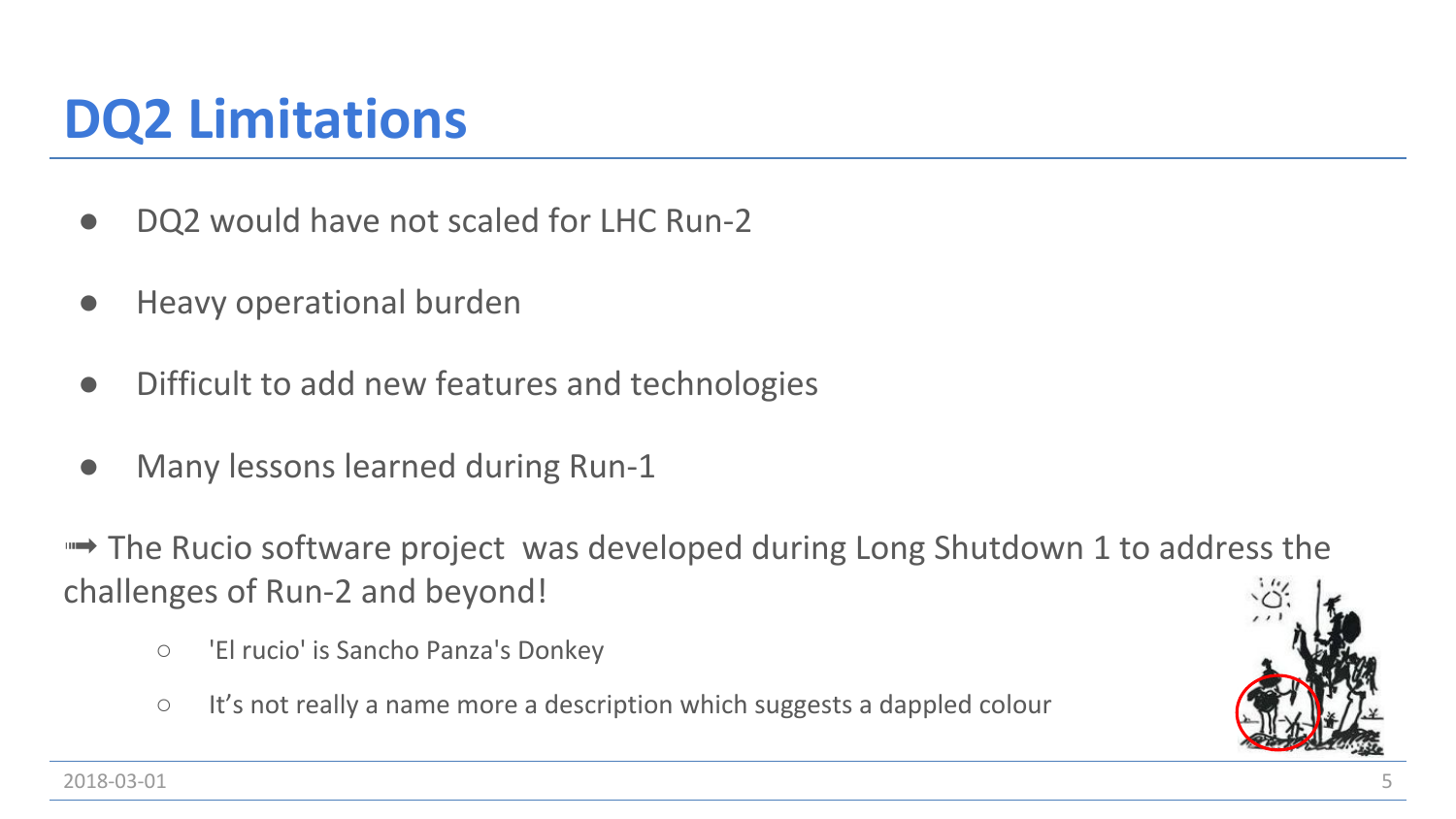# **Rucio Development & Commissioning**

- **●** Long initial process:
	- **○** 2012: User surveys, technical studies & design phase ~1 year
	- **○** 2012-2014: Initial development ~2 years
		- **○** 2015: Commissioning & gradual migration from predecessor system DQ2 ~1 year



python

powered

Apache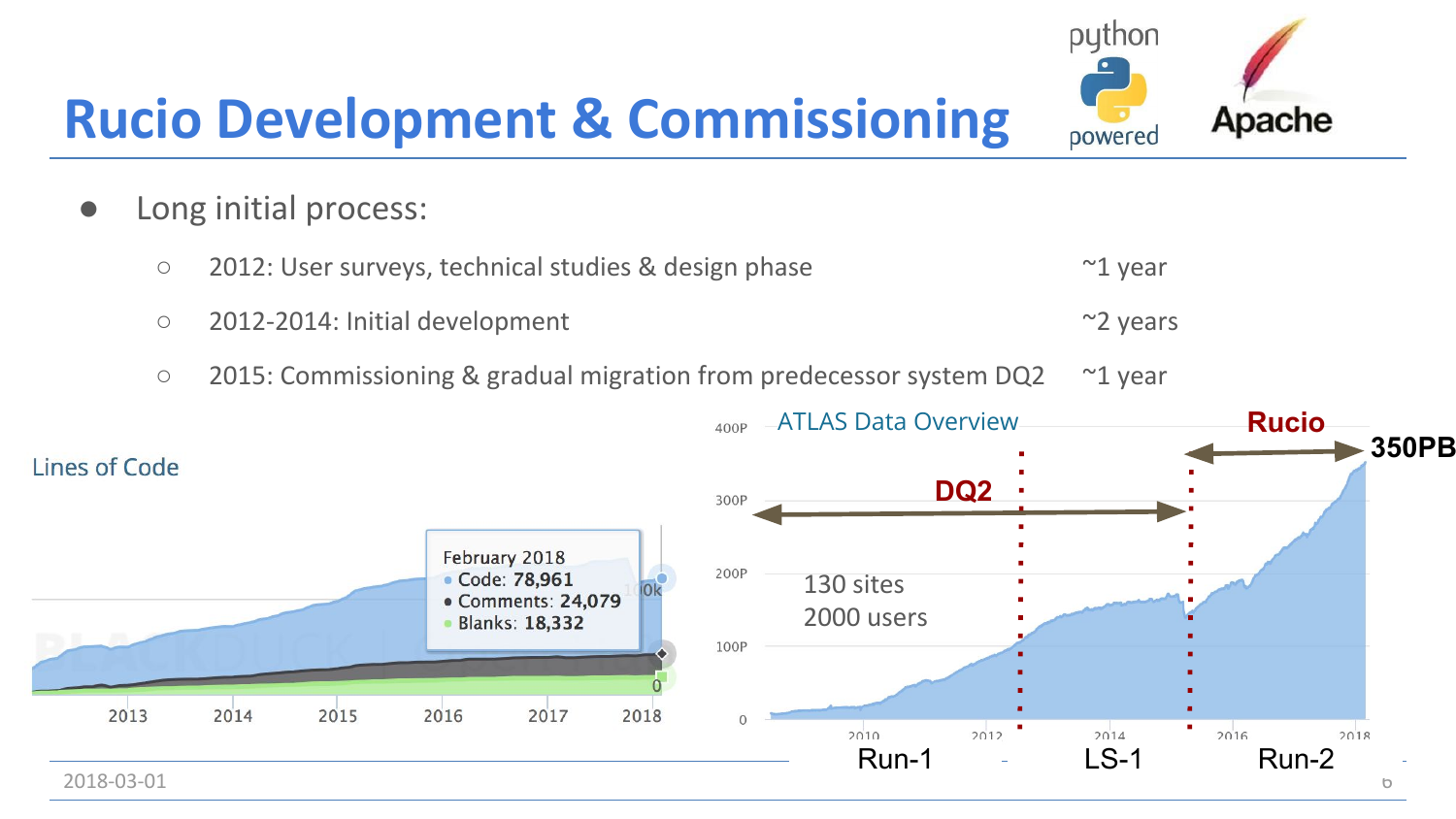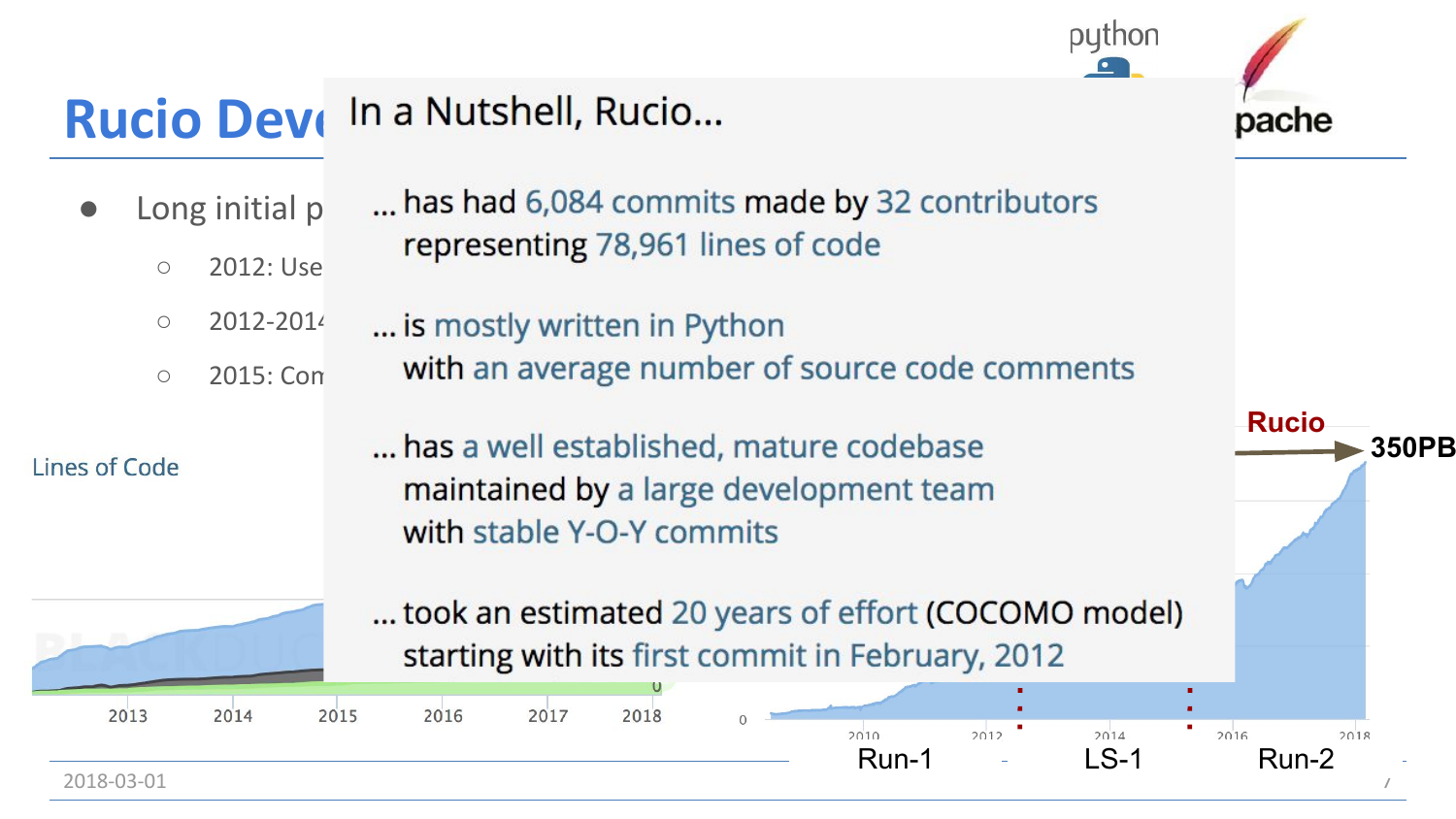### **Rucio in a Nutshell**

- **●** Rucio provides a complete and generic scientific data management service
	- **○** Designed with more than 10 years of operational experience in large-scale data management!
- **●** Rucio manages multi-location data in a heterogeneous distributed environment
	- **○** Creation, location, transfer, and deletion of replicas of data
	- **○** Orchestration according to both low-level and high-level driven data management policies (usage policies, access control, and data lifetime)
	- **○** Interfaces with workflow management systems
	- **○** Supports a rich set of advanced features, use cases, and requirements
	- **○** Large-scale and repetitive operational tasks can be automated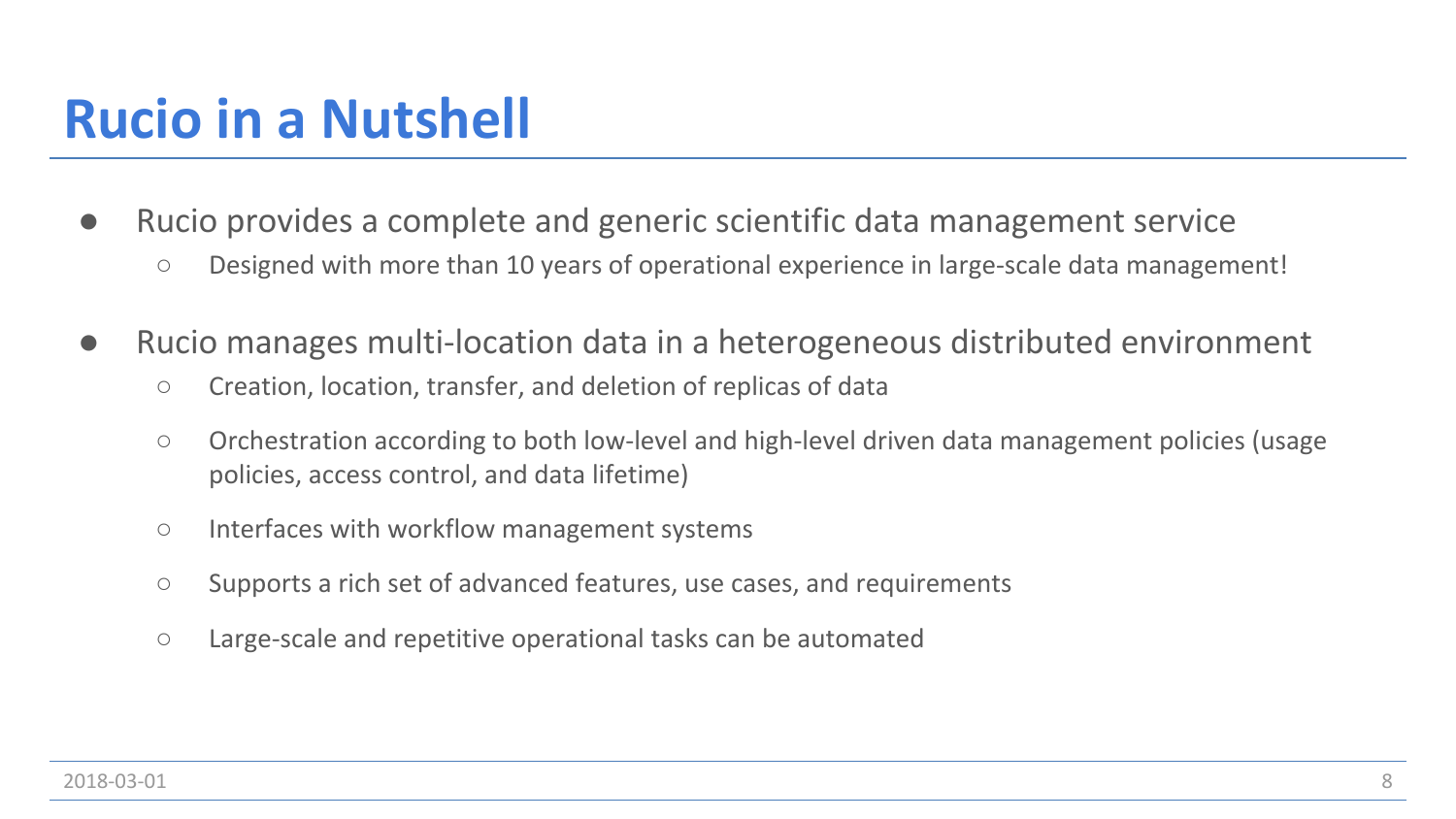# **Quick look into the Architecture**



**Fully built on open standards and frameworks! To follow the advances with a flexible design with no dependence on particular implementation**

- **● Servers**
	- HTTP REST/JSON APIs
	- Token-based authentication
	- Horizontally scalable
- **● Daemons**
	- Orchestrates the collaborative work e.g., transfers, deletion, recovery, policy
	- Horizontally scalable
- **● Persistence**
	- Object relational mapping
	- Oracle, PostgreSQL, MySQL/MariaDB, SQLite
- **● Middleware**
	- Connects to well-established products, E.g., dCache, EOS, S3, ..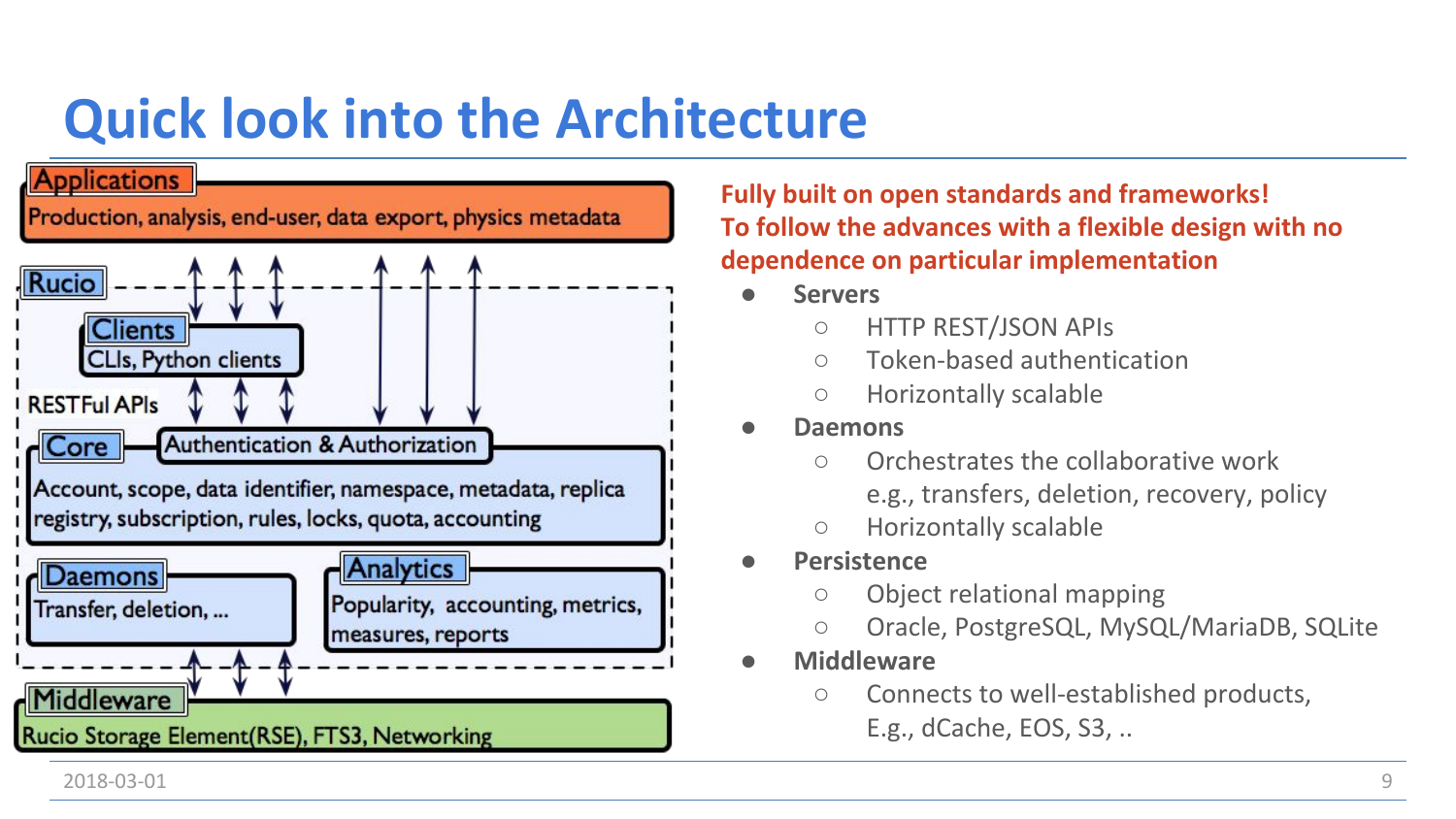# **Rucio Concepts - Table of Contents**

#### **Chapter 1**

Rucio account Files, Datasets & Containers Namespace Meta-data attributes **Chapter 2**

> Storage abstraction Rucio Storage Element

#### **Chapter 3**

Replica management

**Chapter 4** Basic usage (clients, webUI) **Chapter 5** Advanced usage of Rucio Monitoring **Chapter 6** Experiment perspective Synchronization with external services Migration